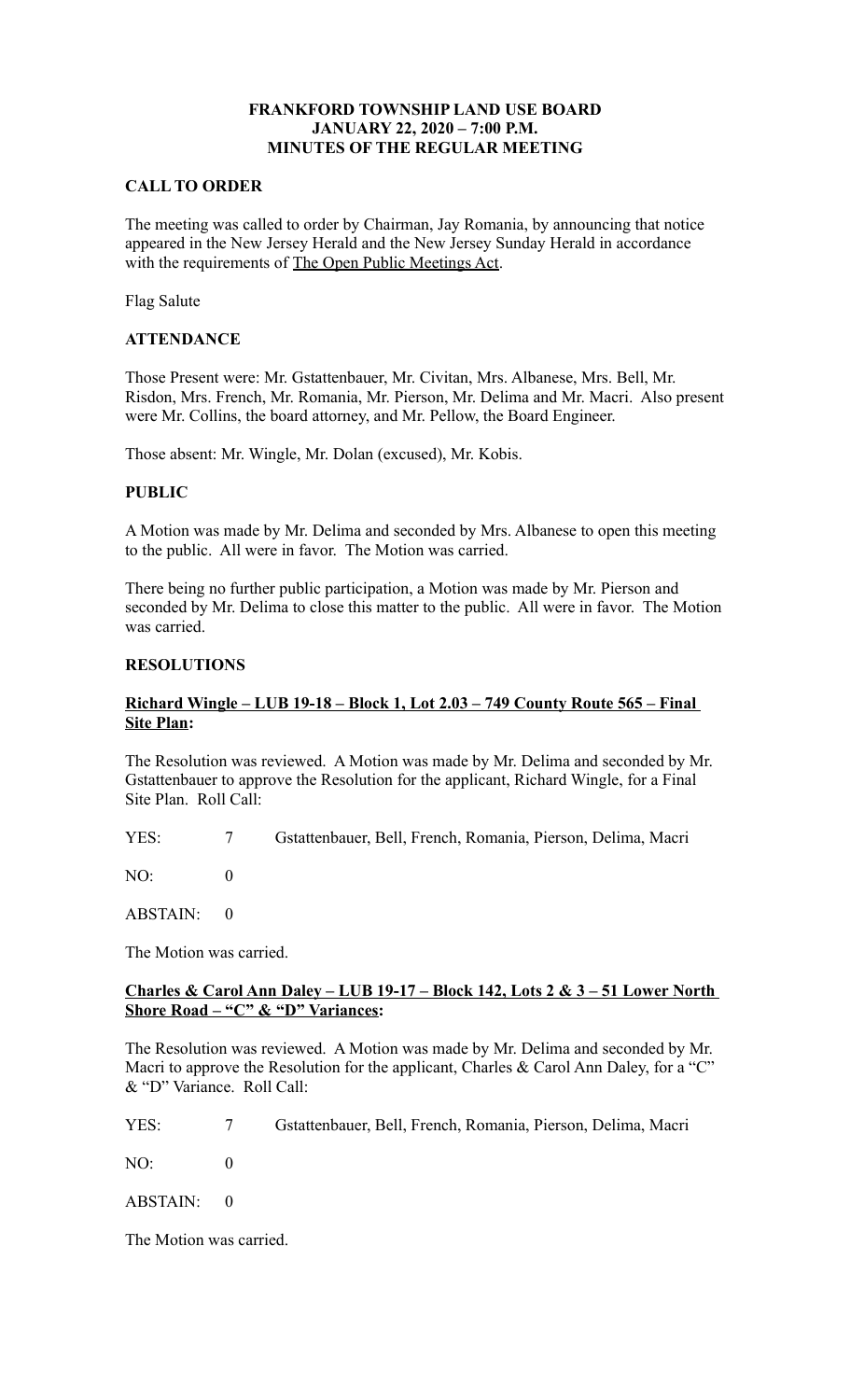# **Frankford Township Land Use Board January 22, 2020 Minutes Page 2 of 4**

#### **NEW APPLICATIONS**

# **Sussex Commons Associates, LLC – LUB 04-41 – Block 11, Lots 13, 13.04, 13.05, 13.06, 13.07, 13.09, 13.11, 13.12, 13.13, 13.14, 13.15 & 15 – Concept Application:**

Appearing before the board was Howard Buerkle, one of the owners of Sussex Commons Associates, LLC.

Mr. Buerkle indicated he was first before the board 18 years ago. He further stated that a lot has changed since that time and the time of the approval. The economy has changed. The original approval was for 365,000 square feet of commercial space and homes. The original approval was in 2005. It took another 7 years to get the approval from the County for the opening on Route 565. And finally, it took another 2 years to get approval from the DEP for the Water Treatment Plant. When they first did the plan for the town center, it included residential, commercial and recreational uses.

Mr. Buerkle indicated that over the past 18 years, things have changed. Younger couples want to spend more time with their children, the retail world has changed and the millennium world has changed. This can be seen by the large growth in apartments, small homes and town homes. In reviewing this plan, they recognized the fact that commercial is not a big part of any project at this time. He indicated that Restaurants are big, particularly Restaurants that have outside seating. The other item that they found years ago is the need for a hotel in this area.

Mr. Buerkle reviewed his proposed plan with the board. They have included a hotel on Route 206, which they plan a typical Marriot with 4 stories with 102 room model which is typical in New Jersey because it gives you a free liquor license (This license cannot be transferred to another ownership). There is also a pad for a fast food restaurant. At one time a local bank was interested in space on the corner. There would be a monument on the corner with the name of the project "Frankford Town Center". Mr. Buerkle indicated that the total retail space is approximately 39,000 square feet. The restaurant area would have seating areas outside with fountains and fire pits. The larger retail space would be for something like a Walgreens, which is not in this area. The other retail spaces are shallow. The retail stores have changed. When he first started in this business, most retail stores were 100 feet deep. The retail stores now average 60' deep and 25' wide, which is what they have proposed (1500 square feet). They are proposing to separate the commercial from the residential by a wall which will be 6' high. This is to give privacy to the town homes directly behind the commercial buildings.

He indicated that he has joined up with Ryan Homes which is the same developer in the new Sparta development on Route 15. Ryan is the 5<sup>th</sup> largest home developer in the United States. They are offering Town Homes which start at the mid \$300,000 and private homes in the mid \$400,000. The private homes have basements that can be finished. All the homes have radon systems, energy star, poured foundations, energy efficient heating systems and hot water systems.

Mr. Buerkle indicated that everything is connected with sidewalks to the commercial area. The private homes are on lots of 50' x 106'. The entry into the private home is off of Route 565 and you can travel through to the commercial area. Most of commercial will come off of Route 206. He indicated that the stormwater drainage will be located near the private homes. There are no wetlands in this area. When there is a heavy rain the water drains off the ballpark in a swale which goes underneath Championship Drive into the stormwater basin they are proposing. This stormwater system will also drain Championship Drive.

Mr. Buerkle indicated that the commercial area has sufficient parking pursuant to Frankford's Code. He stated that the water treatment plant and apartments are also a part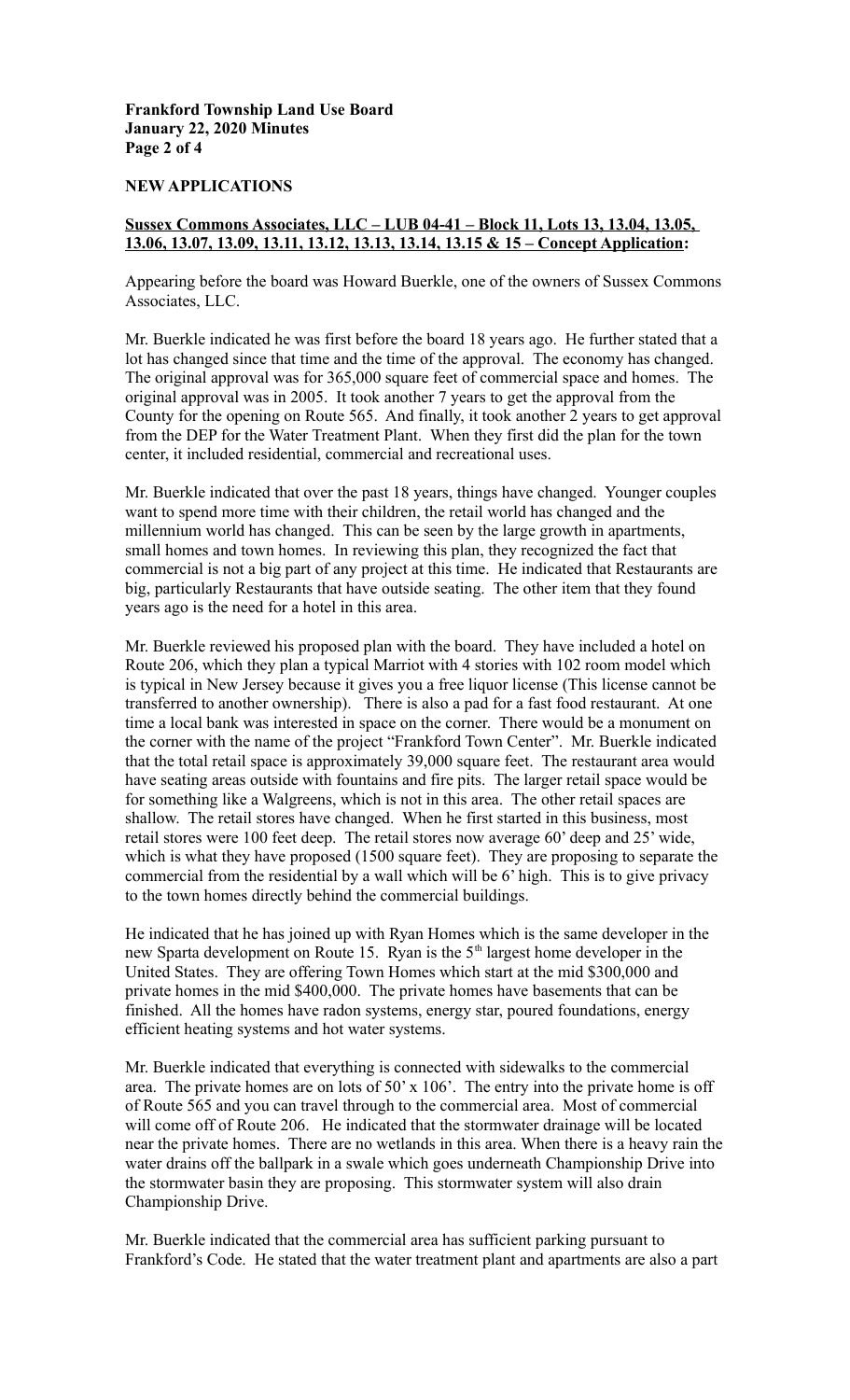## **Frankford Township Land Use Board January 22, 2020 Minutes Page 3 of 4**

# **NEW APPLICATIONS CONT.**

### **Sussex Commons Associates, LLC – LUB 04-41 – Block 11, Lots 13, 13.04, 13.05, 13.06, 13.07, 13.09, 13.11, 13.12, 13.13, 13.14, 13.15 & 15 – Concept Application cont.:**

of this project. There are discussions with some of the land owners on Route 206 for some of the apartments. COAH requires 15% of the total number of living units to be moderate income. They have looked at putting the COAH units adjacent to this project as well as other locations. The water treatment plant will be in an area on the ballpark. They have had discussions with the ballpark owners. The discharge area is essentially where it was proposed previously and it will not change. There will be gas provided as well as electricity which will all be underground. The water treatment plant has a capacity that was approved by the DEP of 140,000 gallons a day. The water that is available to them will more than handle this development. The agreement they have with the County and the Municipality is that the County will take over the water treatment plant once it is installed. The total capacity approved by the State is 210,000 gallons; 12,000 gallons is for the ballpark; the initial buildout without the commercial would require approximately 90,000 gallons a day; a hotel takes 10,000 gallons a day; the rest of the commercial will bring the total capacity needed up the total 140,000 gallons.

Mr. Buerkle explained that the commercial area consists of a 4 story hotel, 3 restaurants that average about 6000 square feet with outside, inside seating, patio areas around all of the restaurants, and a fast food restaurant near the hotel. The commercial area has a large building which they are trying to get a CVS or Walgreens. The smaller stores are 60' deep. The smaller stores will depend on the size that is requested. The total commercial will not be more than 39,000 square feet.

Mr. Romania indicated that he was concerned about the hotel being so close to the road because if you compare it to the Sparta development, the Assisted Living Home is so close to the road totally detracts from the development because it blocks 90% of the view of the development. He is also concerned about the density of the homes because it will not look like Sussex County.

Mr. Risdon questioned as to how many homes in total he is proposed. Mr. Buerkle indicated that they are proposing 100 single family homes with a mix of 2 story and single story homes. They are also proposing 140 Town Homes. The original proposal was approximately 35 homes. Mrs. French was concerned about the schools with this big of a development. She was also concerned with fire suppression system with the 4 story hotel.

Mr. Buerkle indicated that this development without the commercial will bring approximately \$2.6 Million to the Town. The school system and the county is approximately 65% to 70% of that \$2.6 Million, which is approximately 500,000 a year. Most of the homes that are single story for couples without children and retired individuals. Mrs. French questioned if he would restrict this development to 55 and older. Mr. Buerkle indicated that he would not restrict the development to over 55, which is the worst selling unit in New Jersey. They are not building them anymore. The reason for this is that they never appreciate. Mr. Buerkle indicated that they also have to have an additional 35 units approximately for COAH which they plan to have apartments off site.

Mr. Risdon was concerned with the amount of the housing and that if more commercial wanted to come at a later time, there is nowhere to expand the commercial area with all the housing. Mr. Risdon questioned Mr. Buerkle about parking. He indicated that they are proposing on street parking and each Town House and single family home should have a 2 car garage. There are also 2 lots without any housing which could be a community parking area.